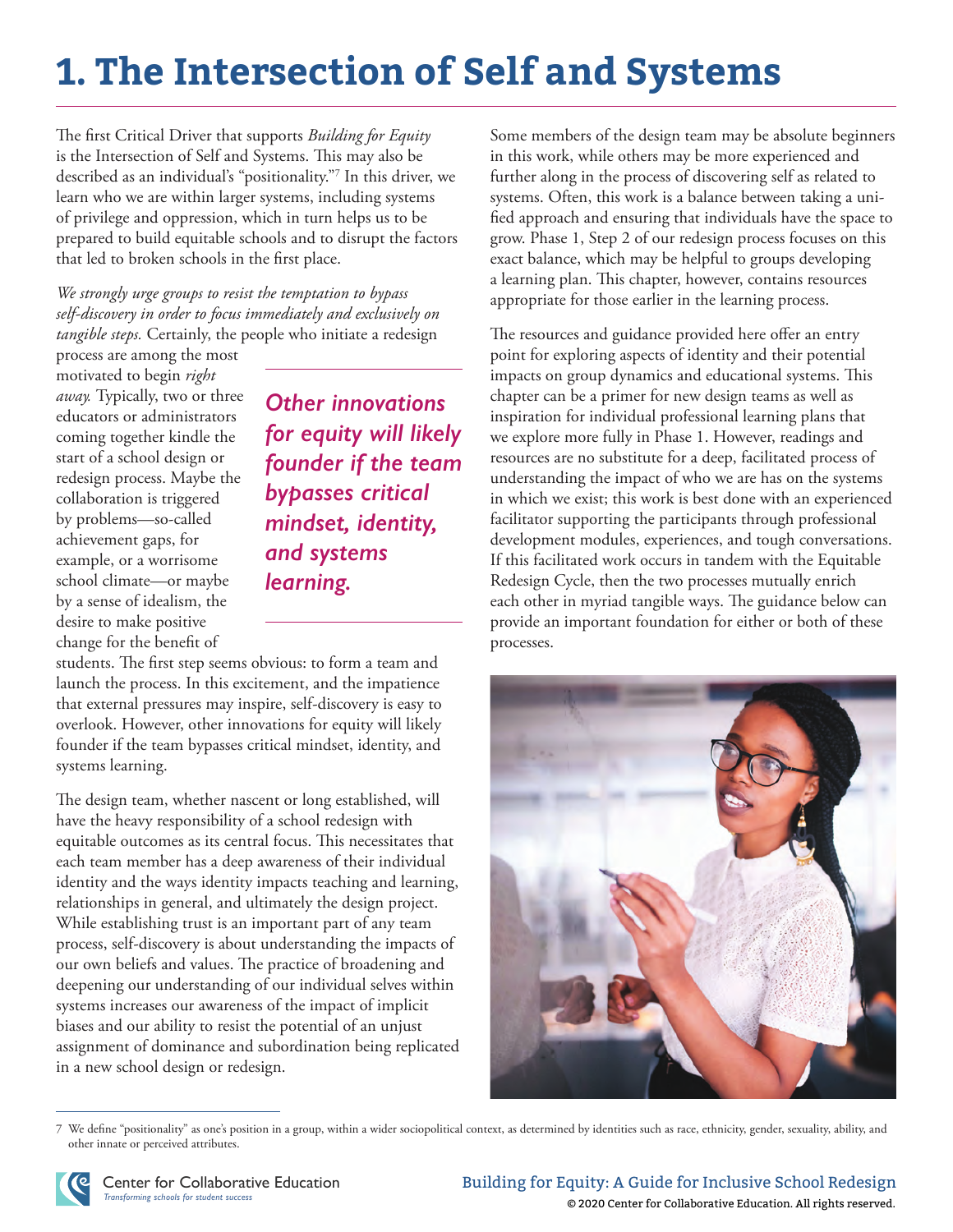### **Framing Work toward a Deeper Understanding of Self**

Understanding the implications of how one's personal and group identities determine one's positionality as an individual ultimately informs our awareness of how positionality impacts teaching and leadership practice, and more importantly our development in becoming equity-minded educators. Just as we develop habits of behavior through those who raise us, our values and beliefs are informed by them, as well as by our wider society, and we all develop biases. Biases or associations are the brain's way of ultimately allowing us to protect ourselves, and as a result *we do not know what we do not know*. Until we embark on this work, we remain limited in our ability to create equity-centered classrooms and schools.

Personal identity work begins with deepening our understanding of how identity is defined in our world and how it informs our interactions with others and theirs with us. Our society puts a value on all the dimensions that define us, whether gender, religion, race, marital status or any other aspect of our identities. Identities fall into either **dominant**  or **subordinate** categories across these dimensions, and we

are socialized to associate being "normal" with dominance. Doing personal identity work gives us a lens into how we are positioned in the various parts of our lives and society. In turn, it opens our eyes to how *others* experience, and are positioned within, the world. From the exercise of *personal identity work*, members of the design team can take away understanding of how their beliefs and values are shaped; a heightened awareness of unexplored

*The ultimate goal of this step is to lead students in challenging dominant perspectives and developing a critical consciousness.*

biases and blind spots they each possess; and a deeper appreciation of their positionality as educators and community members. For educators in particular, we see the ultimate goal of this step as preparing them to lead their students in challenging dominant perspectives and developing a critical consciousness.

Exploring dominant and subordinate designations may begin with topics that the group is more comfortable exploring.

These topics will be culturally dependent.<sup>8</sup> Some groups have a relatively easy time exploring being male in contrast to female, for example. Other potential contrasts to explore may include

- Formal and informal education experiences (e.g., college educated in contrast to those who did not attend an institute for higher education)
- **English proficiency (fluent in contrast to learning)**
- Christian and non-Christian religious affiliation
- Sexuality (heterosexual in contrast with other sexual preferences)
- **Gender identity (cisgender<sup>9</sup>** in contrast with other gender identities)
- Race and ethnicity

While all aspects of our identities deserve analysis, race is a topic groups often avoid—and it becomes more difficult to explore the longer it goes *un*explored. As a result, racial identity requires an explicit focus. In our racialized society, all of us must face the reality and impacts of our own and others' racial identity. And understanding the self is only the first step: with racial and other designations come privilege or a lack of privilege, related to dominant and subordinate designations.

Any "self-work" must begin with a period of self-reflection and deepening personal understanding. It is also valuable to do this work with others who are on the path of deepening their understanding of personal identity, which is ideal in the context of a design team. Such collaboration, however, must be coupled with the expectation that all sharing is voluntary. Moreover, the group must continue to engage in trust building, along with the early generative work of school design, in tandem with the "self-work" that informs it. While it is paramount that this work be voluntary, it's equally true that these kinds of reflections are imperative to the transformation needed to become a true equity leader—in schools or otherwise.10

In the following paragraphs, we outline some entry points tools and exercises individuals can use independently as well as within the design team context. Some of these are primarily appropriate for educators (and may even be appropriate for those not currently part of the design team), while others are applicable to any design team member, regardless of role.

<sup>10</sup> In fact, if a person opts out of "self-work" around the intersection of self and systems, they may not be sufficiently capable of contributing to an equity-focused school redesign project.



<sup>8</sup> This guide is created for an American context; dominant and subordinate identities may be very different in other cultural contexts. For example, in different countries, different religions would be "dominant" or normalized.

<sup>9</sup> Cisgender persons are those whose gender identity matches that assigned at birth.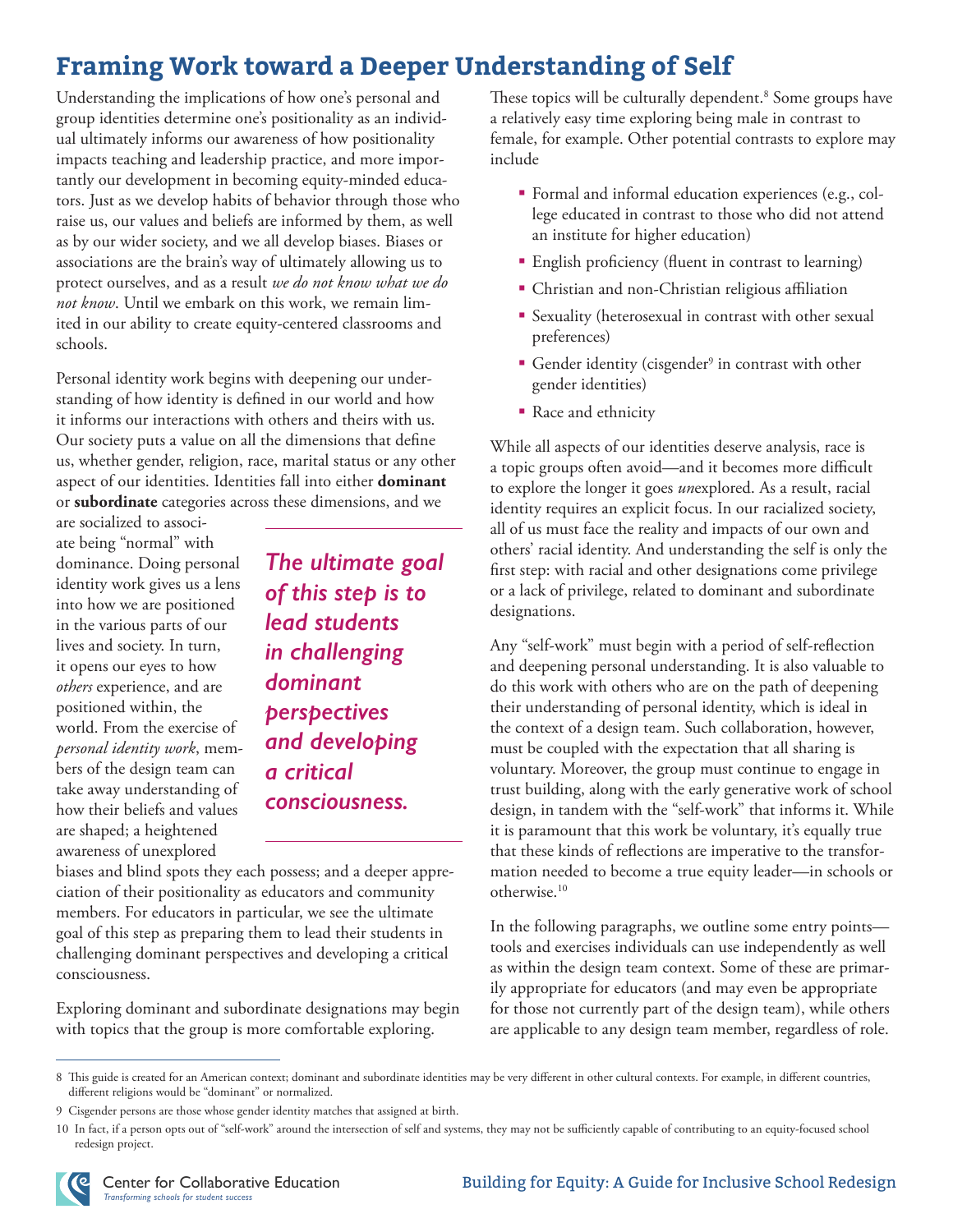# **Approaches to Identity Exploration**

Developing an understanding of the aspects of identity, and how identity relates to the value society places on one's role and personal characteristics, is a powerful way of understanding our positionality in the world. How we are positioned determines our level of power, privilege, and even our perceived credibility.

In the Intersection of Self and Systems Reflection Guide provided in this toolkit, we describe one suggested process of individual reflection to support the navigation of some of the readings recommended in this chapter of the guide. While some exercises and resources are described in more detail below, this guide can serve as a handy starting place, particularly useful for those individuals just beginning their journey to understand positionality; that is, the intersection of self and (social) systems.

["A Working Conceptualization of Historically Excluded and](https://drive.google.com/open?id=1fzH-8SHEx0S_Av2RwbzIiPMv863BgfaF)  [Historically Included Groups"](https://drive.google.com/open?id=1fzH-8SHEx0S_Av2RwbzIiPMv863BgfaF)<sup>11</sup> can be valuable early exercise in exploring power and privilege. This table introduces examples of dominant and subordinate identity aspects that exist within various individual and group identities. It is powerful to consider our positionality, particularly if we haven't thought deeply about it previously. The comparisons in this table allow individuals to gain a sense of how they are and have been positioned in our society. These reflection questions deepen one's understanding of these concepts.

For many groups working toward equity in education, race becomes a central concept of identity exploration, related to the fundamental role that structural racism and white supremacy play in upholding inequitable educational systems. While it is often difficult for group members, particularly for people who identify as white, to have conversations related to race, it is necessary when doing personal identity work to be open to and willing to examine this part of our identity. We live in a racialized society, and we cannot fully understand the positionality of our own identity if we don't understand our racial identity. How we understand the significance of racial differences, and the interactions across these differences, informs our ability to develop a critical consciousness and awareness of dominant structures that shape our roles and institutions. As a result, continued exploration into identity necessitates a particularly deep dive into issues of race.

The topic of race is best broached with the aid of time-tested and reliable resources. The classic Beverly Tatum book *Why Are All the Black Kids Sitting Together in the Cafeteria*12 is an excellent resource for educators working to deepen their understanding of the impact our personal identities have in our schools and classrooms, with a specific emphasis on race. Chapter 2 of the book, for example, provides insight into how dominant and subordinate identities develop and how we are conditioned to operate within these contexts until our awareness is raised; and the whole book offers a valuable deep dive into racial dynamics within schools. One successful approach to using this book or other complex texts in the

*We live in a racialized society, and we cannot fully understand the positionality of our own identity if we don't understand our racial identity.*

context of school design is to initiate a reading and discussion group for the book, including text-based discussions about select portions.

In order to fully understand our own development within the social construct of race, it is important to understand racial identity development models. For design teams wanting to explore different models together as a gateway to

deeper learning for individuals, we recommend "Summary [of Stages of Racial Identity Development,"](http://www.racialequitytools.org/resourcefiles/Compilation_of_Racial_Identity_Models_7_15_11.pdf)<sup>13</sup> which covers a variety of frameworks. Janet Helms's model, included in the document, was developed specifically for people who identify as white; James Cross's model outlines the development of people of color. Individuals on the design team can work to deepen their self-awareness of their own identity development by reflecting on their own place within the appropriate framework at various stages in life, and meeting with one or two others on the design team from the same affinity group.<sup>14</sup> Members can then reflect with the same colleague(s) on periods when they were in different parts of the model, and ideas they have for their own self-growth based on this reflection and awareness.

<sup>14</sup> In this context, affinity groups refer to subgroups of individuals with the same identity—in this case, by specific racial/ethnic identity, or simply as white persons or people of color.



<sup>11</sup> This table was developed by Valerie Batts of Visions, Inc., and appears in her presentation "Awareness of Self as a Cultural Being," delivered at the Foundations of Infant Mental Health Training Program, Central California Children's Institute, Fresno State, March 7, 2013, [https://www.fresnostate.edu/chhs/ccci/documents/Dr.Valerie.](https://www.fresnostate.edu/chhs/ccci/documents/Dr.Valerie.Batts.03.07.13.powerpoint.presentation.pdf) [Batts.03.07.13.powerpoint.presentation.pdf](https://www.fresnostate.edu/chhs/ccci/documents/Dr.Valerie.Batts.03.07.13.powerpoint.presentation.pdf).

<sup>12</sup> Beverly Tatum, *Why Are All the Black Kids Sitting Together in the Cafeteria and Other Conversations about Race* (New York: Basic Books, 1997, updated 2017).

<sup>13</sup> Racial Equity Tools, "Summary of Stages of Racial Identity Development," [https://www.racialequitytools.org/resourcefiles/Compilation\\_of\\_Racial\\_Identity\\_Mod](https://www.racialequitytools.org/resourcefiles/Compilation_of_Racial_Identity_Models_7_15_11.pdf)[els\\_7\\_15\\_11.pdf](https://www.racialequitytools.org/resourcefiles/Compilation_of_Racial_Identity_Models_7_15_11.pdf). Racial Equity Tools (racialequitytools.org) is a compendium of many great resources, frameworks, and tools around the topic of racial equity, including **Education-related** work but also work in many other fields.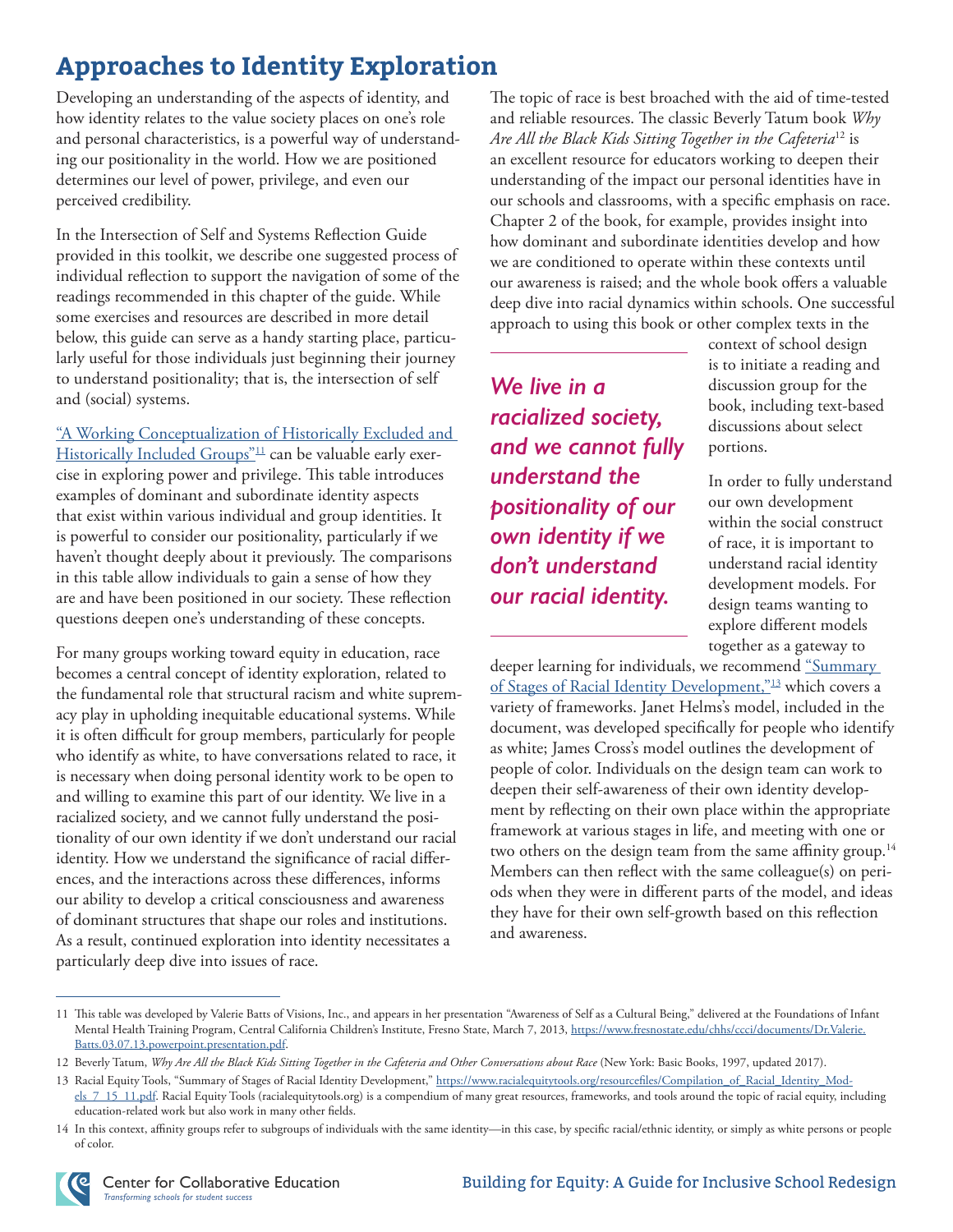### **Self and Systems**

Another component of identity work is beginning to understand the dynamics of privilege and power and our place in these dynamics: in other words, our positionality. Our positionality determines the amount and depth of privilege we hold. For example, individuals who are formally educated possess a level of credibility and credentials that allow them access to higher paying jobs and higher expectations from others. Peggy McIntosh's 1988 article ["White Privilege:](https://www.racialequitytools.org/resourcefiles/mcintosh.pdf)  [Unpacking the Invisible Knapsack"](https://www.racialequitytools.org/resourcefiles/mcintosh.pdf)<sup>15</sup> remains a go-to resource for bringing light to the privileges white families experience both in and out of the school setting. Gary Howard's book *We Can't Teach What We Don't Know* is another text that helps the reader to understand the three areas of personal identity exploration described in this chapter: dominant and subordinate identity, racial identity development, and privilege.<sup>16</sup>

At the end of this guide (in the Supportive Reading and Resources section) is an **Intersection of Self and Systems Personal Learning Guide**, which includes suggested reflection questions for some of the common readings featured in this section. This resource can be a valuable starting place for individuals seeking to deepen their understanding within this Critical Driver.

When we develop an understanding of our own—and therefore others'—identity, positionality, and privilege level, we have a fuller appreciation of how implicit biases operate in our everyday lives. A foundational resource for understanding implicit biases can be participation in, and open discussion about, the Implicit association test at **Project Implicit**. Video resources that can support design team members in analyzing and reflecting on their understanding of bias and how biases impact the way we interact with our students, their families, and our colleagues include UCLA DEI Implicit Bias video [lessons](https://equity.ucla.edu/know/implicit-bias/) and a TED talk entitled "How to Overcome Our Biases? Walk Boldly toward Them," by Vernā Meyers.

 $\mathcal{C}$   $\mathcal{C}$ To be effective and culturally responsive, an educator—or design team member—must explore their personal identity, better understand others' identities, and gain an appreciation of how our educational systems reinforce dominant perspectives. It takes courage to delve into these topics. Raising our personal awareness of identity and positionality can be a lonely journey. Creating opportunities for ourselves to share new ideas and learnings with individuals who are on the same journey can both lessen the challenges of this work and, more importantly, propel us forward in our growth and development. This is where the team becomes an asset. Phase 1 of the redesign process provides additional structures to

support collaboration, especially around topics like race and identity, where individuals may be in very different places on the continuum of learning and which require a high level of trust to explore.

The value of the undertaking, however, is profound. Norming these difficult conversations will allow us to create and recreate schools that are culturally competent and equitable. When we raise topics of social justice and critical consciousness, we must be able to talk about all aspects of identity, and to understand the perspectives from which others experience the world. The understanding and empathy acquired by "self and systems work" is an important lever in achieving successful outcomes.

#### **Supportive Structures**

For schools and districts moving toward a deeper understanding of the intersection of self and systems, some of the following structures and approaches will support this critical but challenging work:

- **Example 2** Leadership engagement. While classroom teachers must be engaged in this learning, efforts at change founder without deep commitment and congruent learning from school- and district-level leaders.
- **Professional development and facilitation. External** professional development and facilitation can be an important asset to self and systems learning. Often, groups benefit from the support of two facilitators, one white and one a person of color, to help all participants navigate conversations about race.
- Affinity groups. When covering issues such as race/ ethnicity, gender, and other sensitive topics, groups often can benefit from providing spaces in which those who identify as the dominant group can engage in separate conversations and work from those in "subordinate" groups.
- **Studying whiteness. Especially in predominantly** white schools and districts, deepening an understanding of "whiteness" is an important endeavor to pursue alongside improving the understanding of other races, ethnicities, and cultures. Some of the resources mentioned in this section can support this work.

<u>Collaboration in the second</u>

<sup>15</sup> Peggy McIntosh, "White Privilege: Unpacking the Invisible Knapsack" (Wellesley, MA: Wellesley College Center, 1998), [https://www.racialequitytools.org/resourcefiles/](https://www.racialequitytools.org/resourcefiles/mcintosh.pdf) [mcintosh.pdf](https://www.racialequitytools.org/resourcefiles/mcintosh.pdf).

<sup>16</sup> Gary Howard, *We Can't Teach What We Don't Know* (New York: Teacher's College Press, 2015).